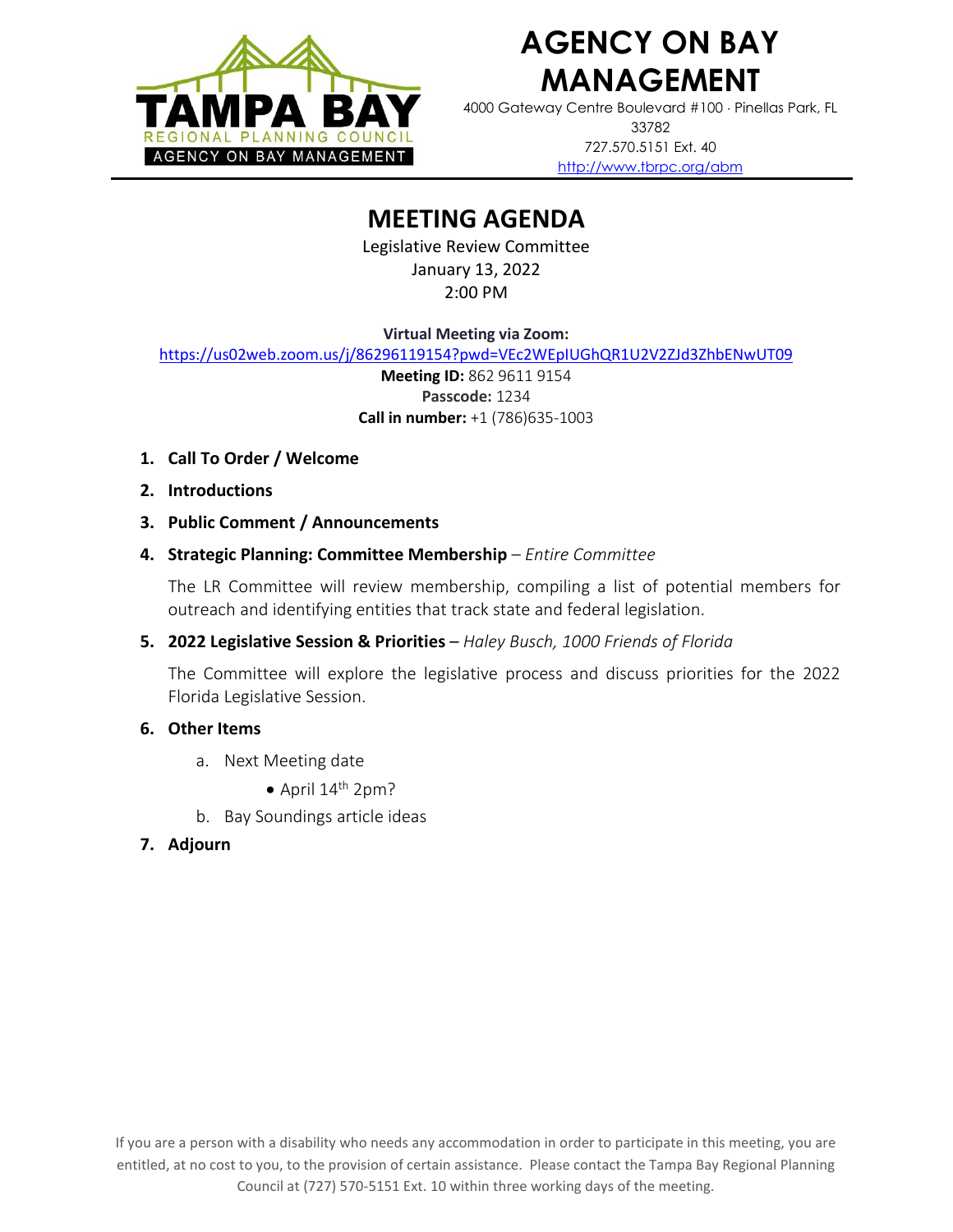# **MEETING MINUTES**

Legislative Review Committee November 22, 2021, 2:00 PM Meeting Location: Virtual Meeting via Zoom

### **1. Call To Order / Welcome**

Alana Todd called the meeting to order at 2:03 PM

#### **2. Introductions**

Alana Todd – TBRPC

Brad Furman – Florida Fish and Wildlife Research Institute

John Ovink – Friends of the Hillsborough River

Chris Pratt – Environmental Protection Commission of Hillsborough County

Chris Anastasiou – Southwest Florida Water Management District

Amber Smith – Southwest Florida Water Management District

Maya Burke – Tampa Bay Estuary Program

Ed Sherwood – Tampa Bay Estuary Program

Jessica Lewis – Tampa Bay Estuary Program

Commissioner Charlie Justice – Pinellas County

Chris Cooley – Port Tampa Bay

Kelly Thomas – City of St. Petersburg

Stephen Neely – University of South Florida

Kevin Shelton – Wood Environment and Infrastructure Solutions

Sally Thompson – Tampa Bay Conservancy

Sheila Schneider – Pinellas County

Shawn College – Hillsborough County City-County Planning Commission

**3. Public Comment / Announcements**

### **4. Florida Policy Survey: Conservation and Environmental Policy** – *Dr. Stephen Neely, University of South Florida*

Researchers at the University of South Florida conducted a statewide survey of 600 Floridians to measure public opinion on a variety of current policy issues. [The report](https://www.usf.edu/arts-sciences/departments/public-affairs/documents/news-items/spa-policy-conservation-survey-results-2021.pdf) summarizes attitudes and opinions regarding conservation and environmental policy issues in the state. The survey included a representative sample of Floridians, fielded between July 15th and 25th, 2021. The results show strong, bipartisan support for environmental policy and conservation reforms. Floridians overwhelmingly approve, 90% of Democrats and Republicans, of the FL Wildlife Corridor Act. There is large support for reforestation, carbon taxes, and stricter regulations on agricultural fertilizers.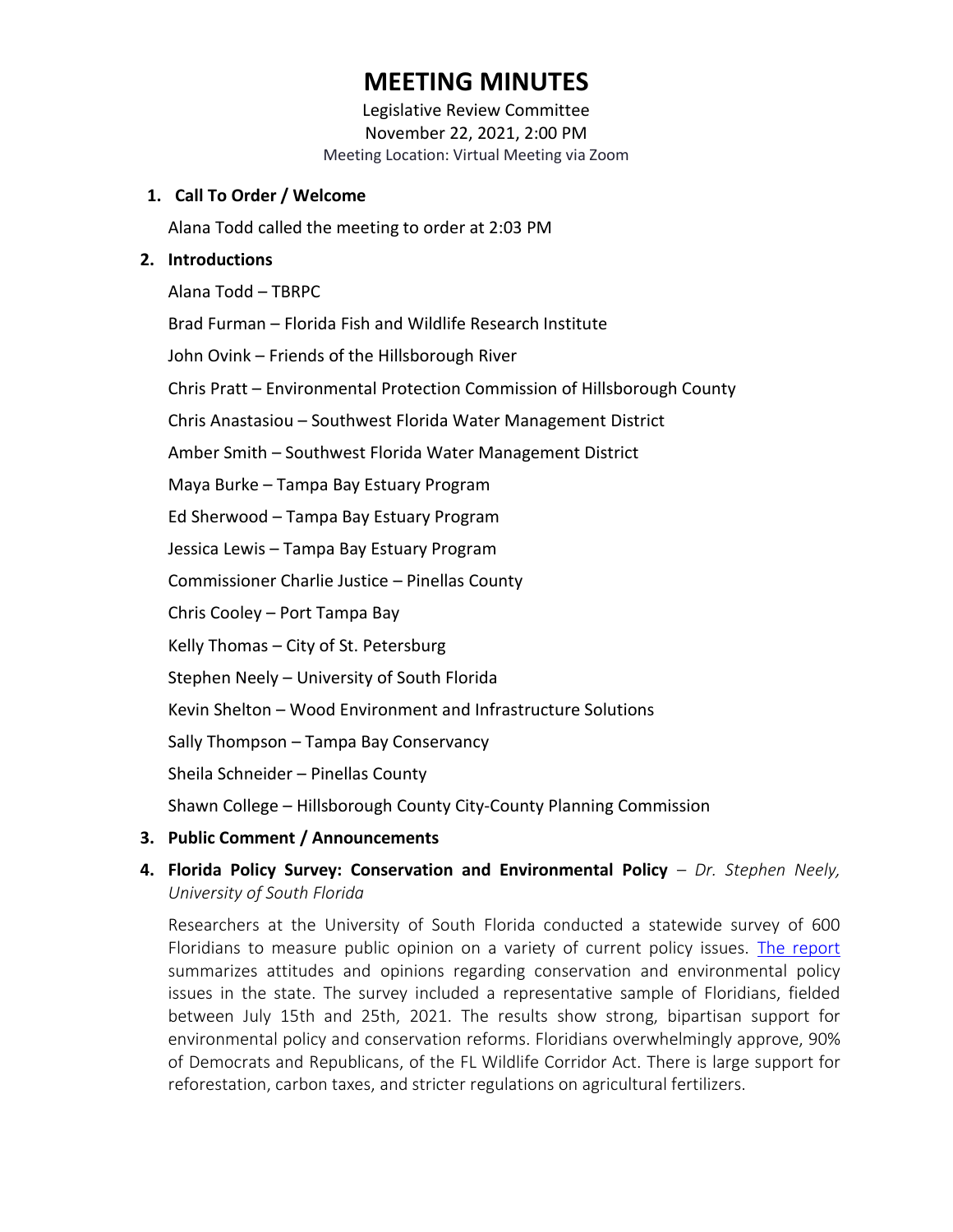

# **AGENCY ON BAY MANAGEMENT**

4000 Gateway Centre Boulevard #100 Pinellas Park, FL 33782 727.570.5151 Ext. 40 <http://www.tbrpc.org/abm>

#### Comments:

- Mr. Kevin Shelton asked about the difference between "independents" vs "uncertainty" responses to which Dr. Neely replied that there is a need to understand the self-identified independent voter more.
- Dr. Chris Anastasiou asked about next steps in terms of process and digging deeper into the issues considering the high-level trends in the survey results. Dr. Neely reported a need for expertise regarding what to ask and what is possible. He explained the need to build partnerships to write survey questions that inform current efforts, are tangible, and lead to legislative actions. He further clarified that the data does not speak to the efficacy of policy, rather they demonstrate public approval. Dr. Anastasiou added that this is a great opportunity to capitalize on consensus, but there is a need to get the science right.
- Senate Bill 64 (passed last year) was discussed, which mandates the use of wastewater.
- Mr. Ed Sherwood asked about costs related to the survey. Dr. Neely stated that he does research consulting work and paid for the survey himself, approx. \$2,800, which is less than one would pay hiring a survey company. State-wide surveys cost more.

### **5. Legislative Review Committee Strategic Planning** – *Entire Committee*

The mission, goals, and leadership of the Legislative Review Committee were discussed. The Committee reviewed priorities for the upcoming legislative session.

### Comments:

- Ms. Thompson recommended looking at previous bills the ABM has supported and tracking new bills that are in-line with previous support.
- Mr. Sherwood discussed the bills TBEP is currently tracking, including those related to wastewater/sewage systems and others identified by the TBEP Policy Board in the week prior to the meeting.
- Missing members identified include a Florida Department of Environmental Protection representative and local legislators. Students from Stetson could potentially help with tracking and bill details.
- Mr. Brad Furman asked whether the goal of the committee is to form a consensus on issues or just a forum to discuss items at hand. Ms. Thompson replied that the committee has been a sounding box, but that both objectives would be productive. Ms. Thompson stated that the Legislative Review Committee should be a forum for discussion that should be passed on to the full Agency to make a decision.